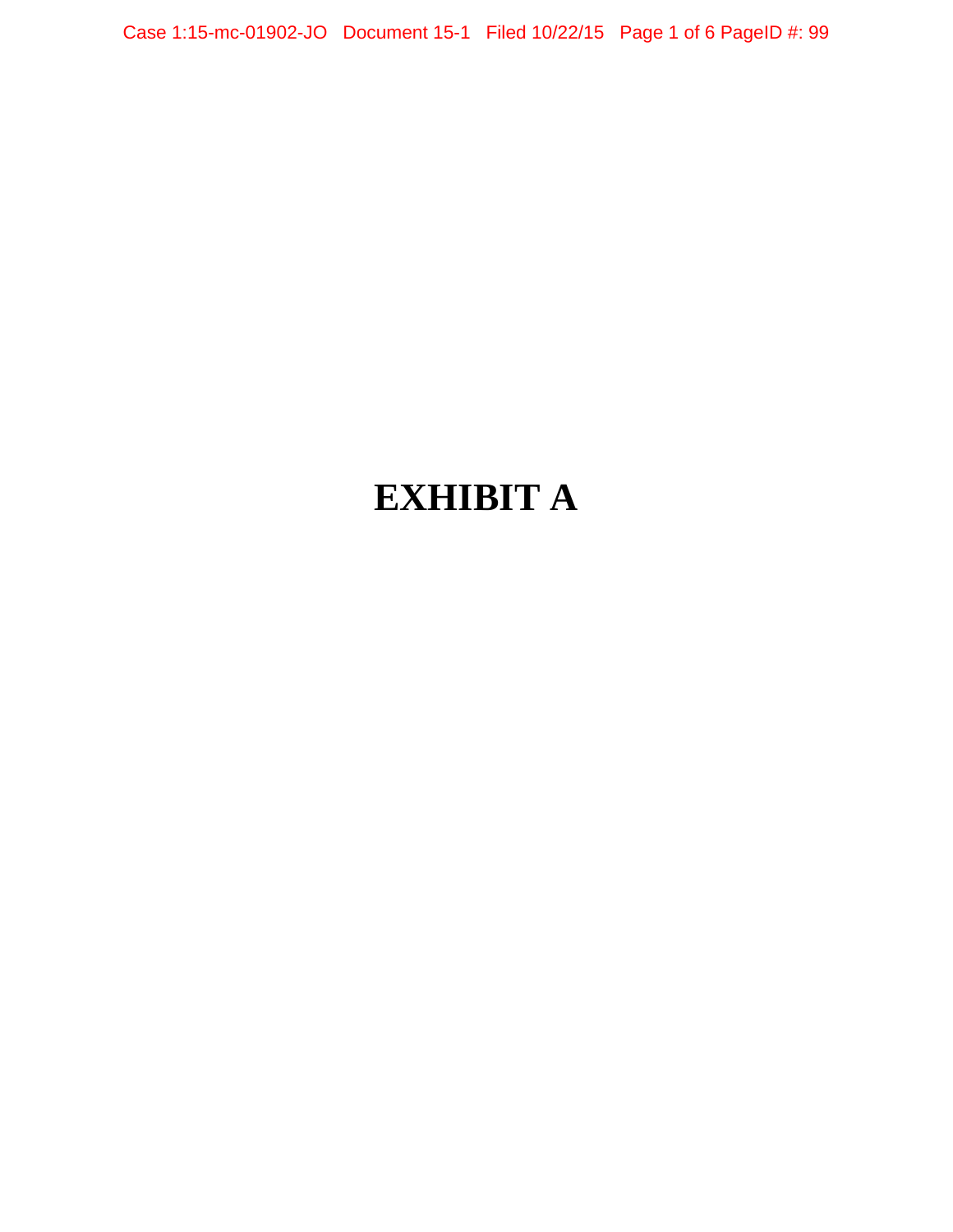## IN THE UNITED STATES DISTRICT COURT FOR THE EASTERN DISTRICT OF NEW YORK

IN RE ORDER REQUIRING APPLE, INC. TO ASSIST IN THE EXECUTION OF A SEARCH WARRANT ISSUED BY THIS **COURT** 

Case No. \_\_\_\_\_\_\_\_\_\_\_\_\_\_\_\_\_\_\_\_

APPLICATION

# **INTRODUCTION**

The United States of America, by and through Kelly T. Currie, Acting United States Attorney, and Lauren Howard Elbert, Assistant United States Attorney, hereby moves this Court under the All Writs Act, 28 U.S.C. § 1651, for an order requiring Apple, Inc. ("Apple") to assist in the execution of a federal search warrant by bypassing the lock screen of an iOS device, specifically, an Apple iPhone 5.

#### **FACTS**

The United States Drug Enforcement Administration ("DEA") currently has in its possession an iOS device that is the subject of a search warrant issued by this Court. The warrant is attached as Exhibit A. Inspection of the iOS device reveals that it is locked. Law enforcement agents have tried to unlock the telephone but have failed. Because the iOS device is locked, law enforcement agents are not able to examine the data stored on the iOS device as commanded by the search warrant.

The iOS device is an iPhone 5 labeled DEA Exhibit N-67, with IMSI number 310260572923753 and telephone number (908) 463-3333.

Apple, the creator of the iOS operating system and producer of the iOS device, may be capable of retrieving data stored on the iOS device that is not currently accessible to DEA because the iOS device is locked. This Application seeks an order requiring Apple to use any such capability, so as to assist agents in complying with the search warrant.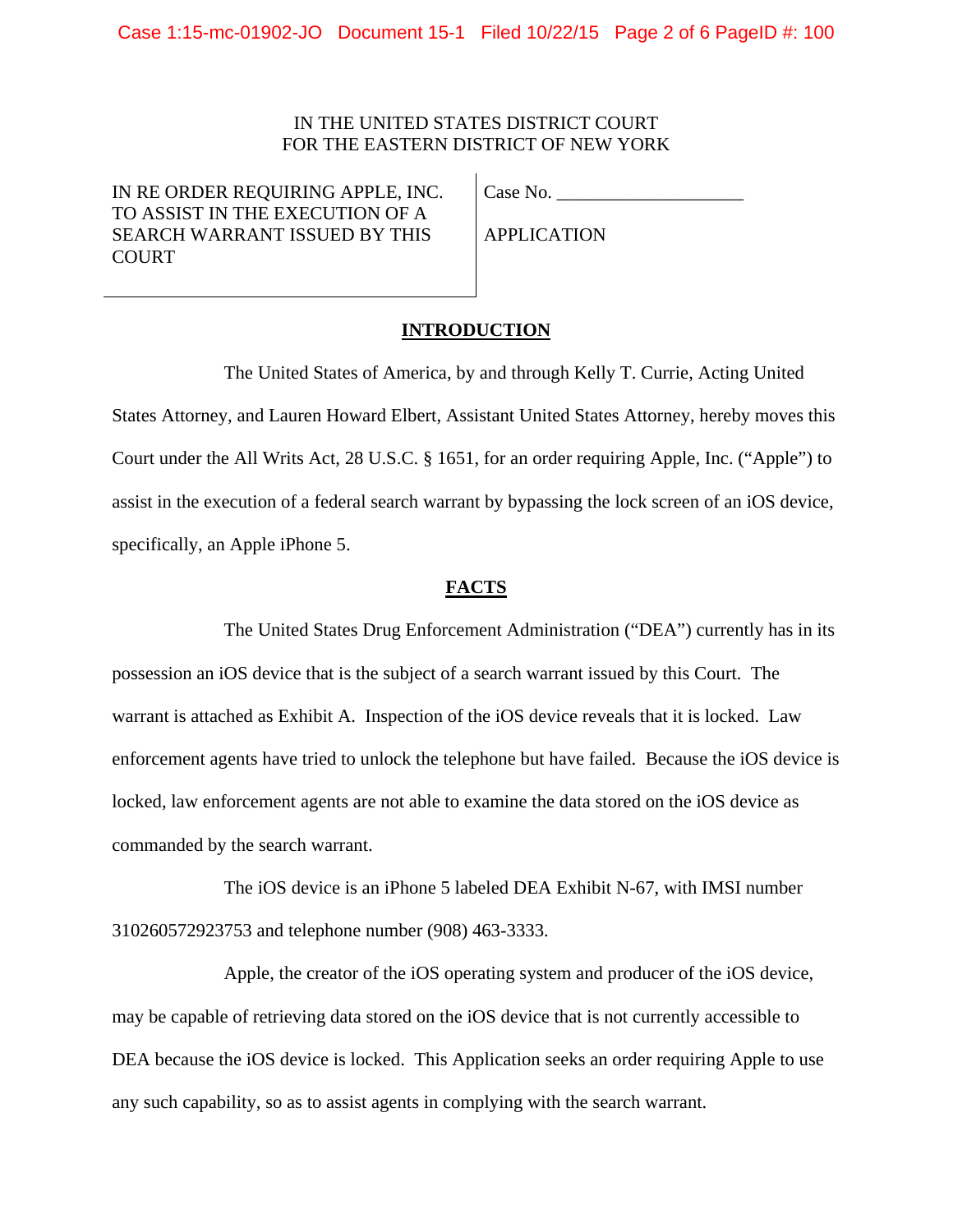Case 1:15-mc-01902-JO Document 15-1 Filed 10/22/15 Page 3 of 6 PageID #: 101

#### **DISCUSSION**

The All Writs Act provides that "[t]he Supreme Court and all courts established by Act of Congress may issue all writs necessary or appropriate in aid of their respective jurisdictions and agreeable to the usages and principles of law." 28 U.S.C. § 1651(a). As the Supreme Court explained, "[t]he All Writs Act is a residual source of authority to issue writs that are not otherwise covered by statute." *Pennsylvania Bureau of Correction v. United States Marshals Service,* 474 U.S. 34, 43 (1985). "The power conferred by the Act extends, under appropriate circumstances, to persons who, though not parties to the original action or engaged in wrongdoing, are in a position to frustrate the implementation of a court order or the proper administration of justice… and encompasses even those who have not taken any affirmative action to hinder justice." *United States v. New York Tel. Co.,* 434 U.S. 159, 174 (1977). Specifically, in *United States v. New York Tel. Co.,* the Supreme Court held that the All Writs Act permitted district courts to order a telephone company to effectuate a search warrant by installing a pen register. Under the reasoning of *New York Tel. Co.*, this Court has the authority to order Apple to use any capabilities it may have to assist in effectuating the search warrant.

The government is aware, and can represent, that in other cases, courts have ordered Apple to assist in effectuating search warrants under the authority of the All Writs Act. Additionally, Apple has complied with such orders.

The requested order would enable agents to comply with this Court's warrant commanding that the iOS device be examined for evidence identified by the warrant. Examining the iOS device further without Apple's assistance, if it is possible at all, would require significant

2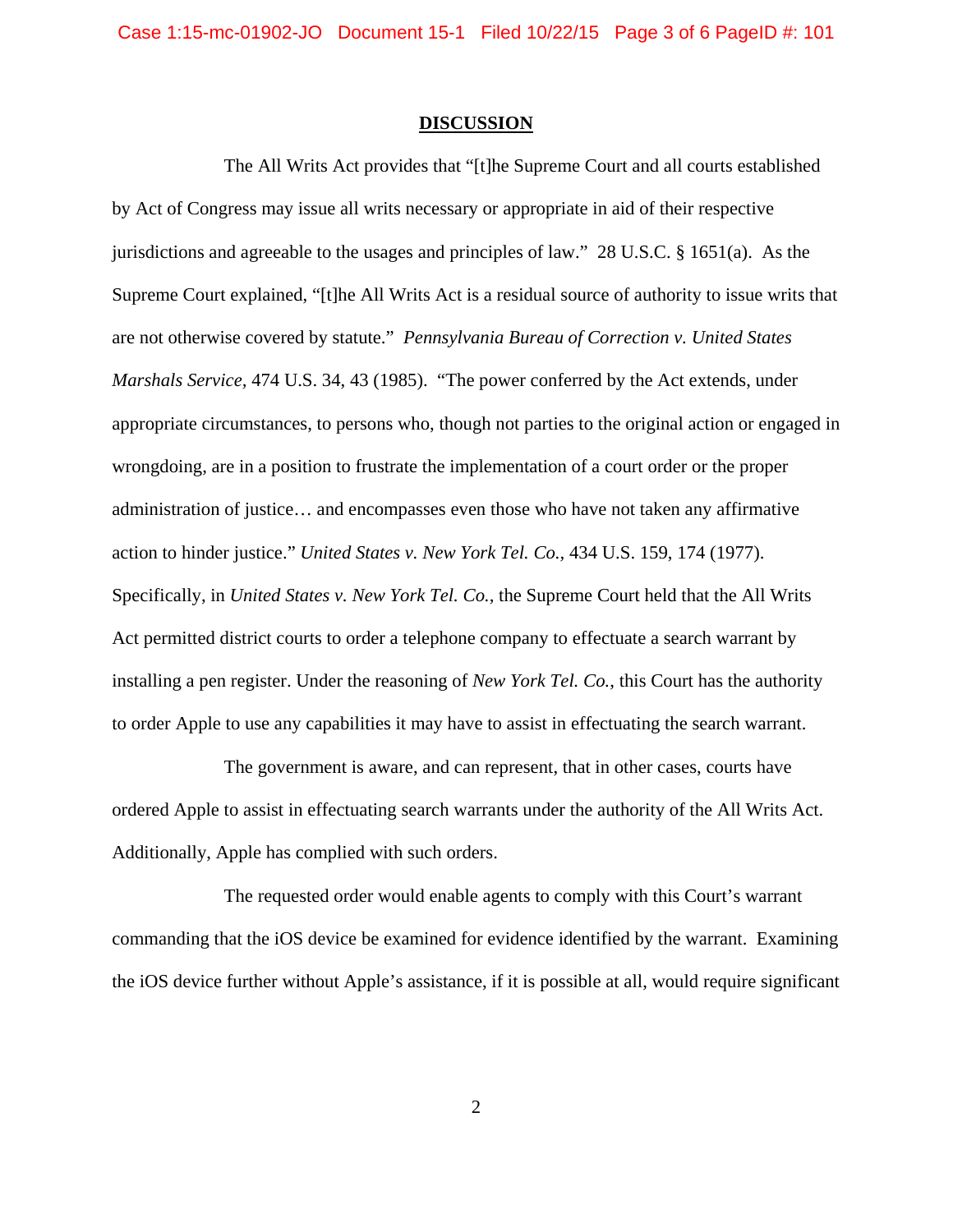# Case 1:15-mc-01902-JO Document 15-1 Filed 10/22/15 Page 4 of 6 PageID #: 102

resources and may harm the iOS device. Moreover, the order is not likely to place any unreasonable burden on Apple.

Respectfully submitted,

Lauren Howard Elbert Assistant United States Attorney 718-254-7577

Date: October 8, 2015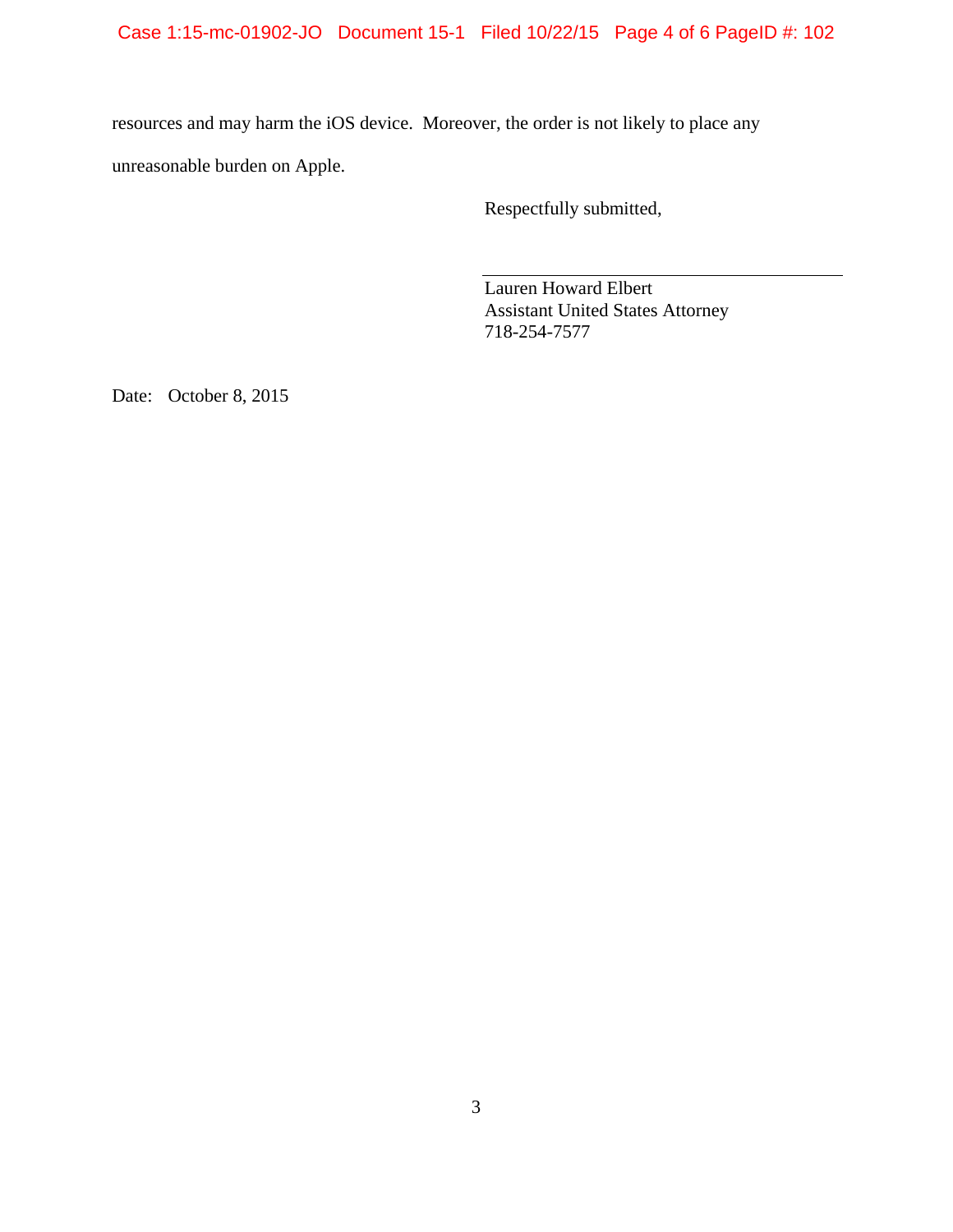## IN THE UNITED STATES DISTRICT COURT FOR EASTERN DISTRICT OF NEW YORK

IN RE ORDER REQUIRING APPLE, INC. TO ASSIST IN THE EXECUTION OF A SEARCH WARRANT ISSUED BY THIS **COURT** 

**ORDER**

Before the Court is the Government's motion for an order requiring Apple, Inc. ("Apple") to assist law enforcement agents in the search of an Apple iOS device. Upon consideration of the motion, and for the reasons stated therein, it is hereby

ORDERED that Apple assist law enforcement agents in the examination of the iPhone 5 labeled DEA N-67 with IMSI number 310260572923753 and telephone number (908) 463-3333. (the "IOS Device"), acting in support of a search warrant issued separately by this Court;

FURTHER ORDERED that Apple shall provide reasonable technical assistance to enable law enforcement agents to obtain access to unencrypted data ("Data") on the iOS Device.

FURTHER ORDERED that, to the extent that data on the iOS Device is encrypted, Apple may provide a copy of the encrypted data to law enforcement, but Apple is not required to attempt to decrypt, or otherwise enable law enforcement's attempts to access any encrypted data;

FURTHER ORDERED that Apple's reasonable technical assistance may include, but is not limited to, bypassing the iOS Device user's passcode so that the agents may search the iOS Device, extracting data from the iOS Device and copying the data onto an external hard drive or other storage medium that law enforcement agents may search, or otherwise circumventing the iOS Device's security systems to allow law enforcement access to Data and to provide law enforcement with a copy of encrypted data stored on the iOS Device;